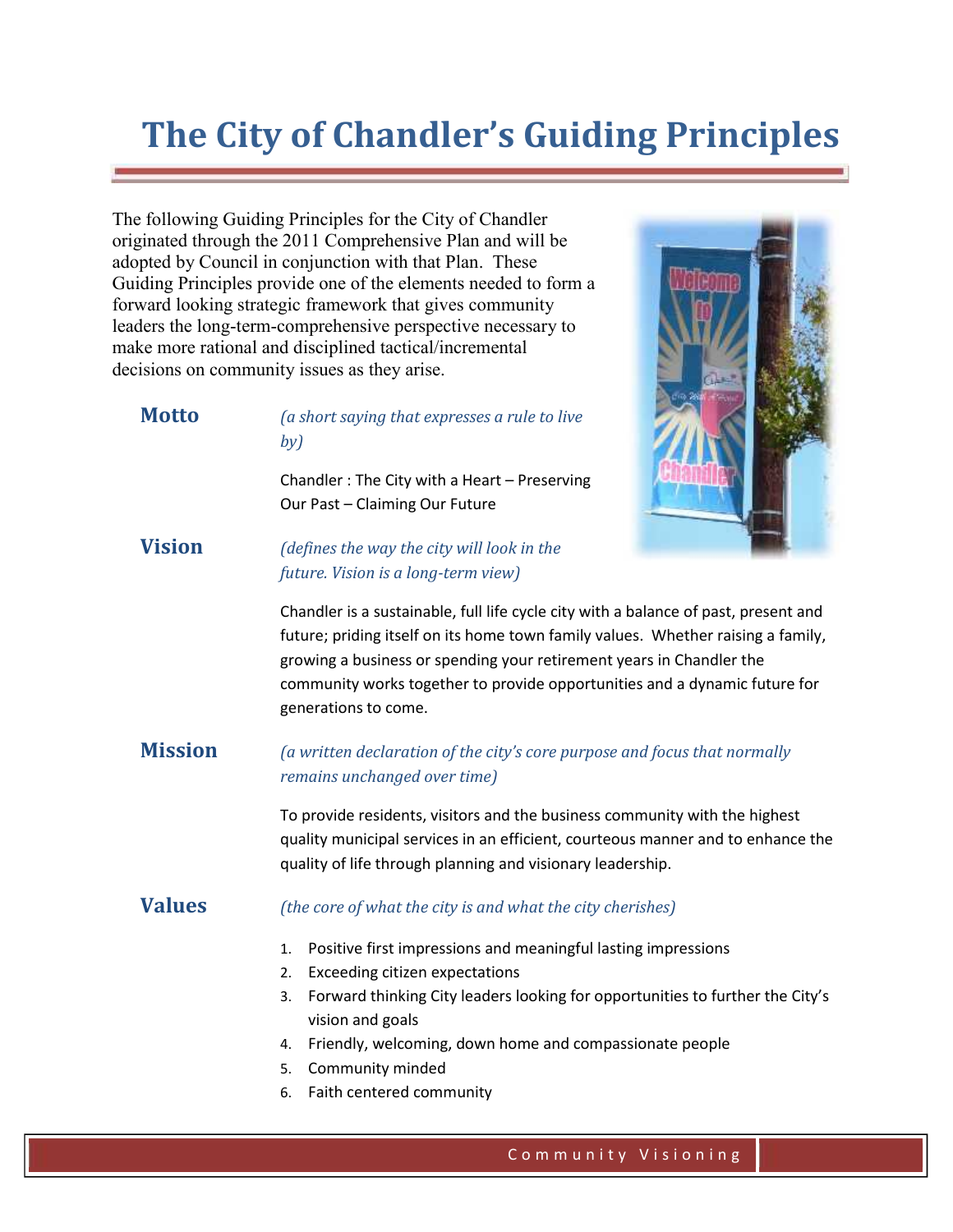- 7. Strong education with exemplary community minded schools
- 8. Volunteerism and community involvement
- 9. Safe and secure city with a community focused Police Department
- 10. Quality parks offering activities for all ages
- 11. Country living surrounded by nature and Lake Palestine
- 12. Celebrating our history and our civic pride
- 13. Commitment to personal integrity and fiscally sound government
- 14. Innovation in meeting the present and future needs
- 15. Respect for individual differences and the worth of every person
- 16. Proximity to a larger city with an abundance of goods, services, and culture
- 17. Pride in our work and our dedication to public service
- 18. Constantly striving to be the best we can be
- 19. Full life cycle community community to raise children and to retire
- 20. Timely, meaningful and accurate communication
- 21. Transparency in government
- 22. Being their home town to all that claim it
- 23. Planning for our future and implementing our plans
- 24. Quality development with high standards
- 25. Quite, sustainable, livable neighborhoods
- 26. Promoting new business while supporting existing businesses
- 27. Progressive business owners providing for residents needs in or around Chandler

# **Chandler Goals**

Building off the "Guiding Principles" outlined above, the following goals have been established to identify what the city wants to see accomplished. The Goals listed here are in alphabetical order based on their topic. These goals are addressed in the 2011 Comprehensive Plan.

#### **Budgetary Goals**

B-1: Review and adopt sound financial policies

#### **Communication Goals**

C-1: Ensure Chandler provides a rich communication platform allowing citizens and businesses to obtain information, communicate with civic leaders, provide input, and use services through a variety of communication methods.

#### **Economic Development Goals**

ED-1: Encourage the establishment of new business and promote the retention of existing businesses, thereby creating increased employment opportunities and providing for a greater array of needs to be met in Chandler.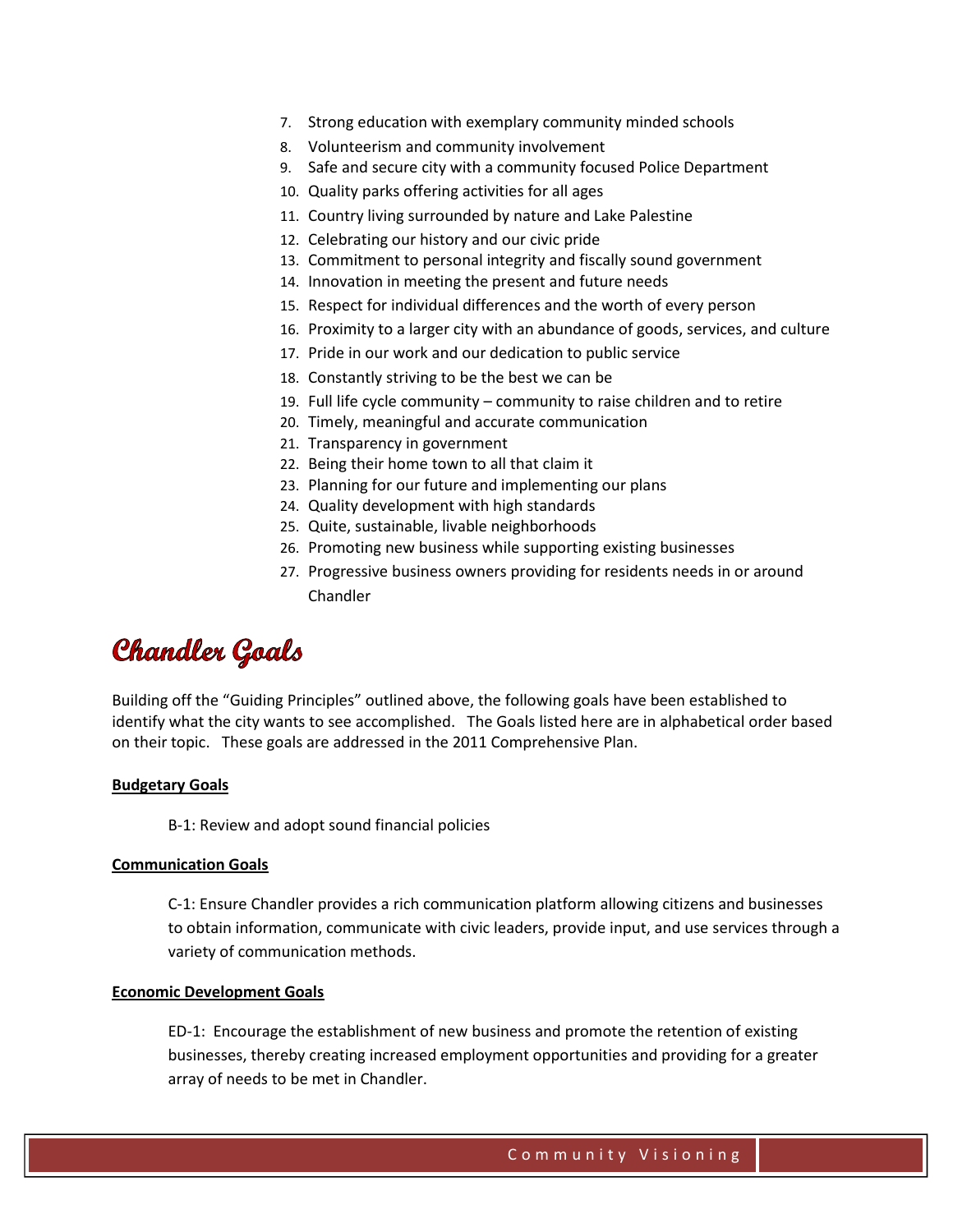ED-2: Investigate the possibility of creating a "town center" development

#### **Emergency Service Goals**

E-1: Provide an exceptional level of service for law enforcement as growth-related demands for service occur

E-2: Encourage and support an exceptional level of service for fire protection and EMS services as growth-related demands for service occur

E-3: Continue to ensure the city has an effective Emergency Response and Preparedness Plan

E-4: Provide timely information to citizens concerning emergency situations

#### **Facilities Goals**

F-1: Provide quality municipal buildings to meet the needs of a growing community

#### **Housing Goals**

H-1: Encourage housing diversity to accommodate people of a variety of incomes, family sizes and ages, ensuring Chandler is a full life cycle community.

H-2: Ensure healthy housing standards for all Chandler residents

#### **Infrastructure Goals**

I-1: Ensure adequate infrastructure criteria are adopted as part of the revised Subdivision Rule and Regulations and design guidelines

I-2: Ensure the City has an adequate water supply for future demands

I-3: Ensure city's infrastructure; including streets and water, sewer and drainage facilities, are kept current and in good condition

#### **Land Use Goals**

L-1: Work to promote a healthy balance of residential and non-residential land uses

L-2: Ensure zoning districts are in agreement with the Future Land Use Plan

#### **Organizational Goals**

O-1: Continue to strengthen the governmental organization

#### **Preservation (Historic) Goals**

P-1: Promote and develop the city's historic resources

#### **Quality of Life Goals**

Q-1: Protect, preserve and enhance the city's relationship to the lake